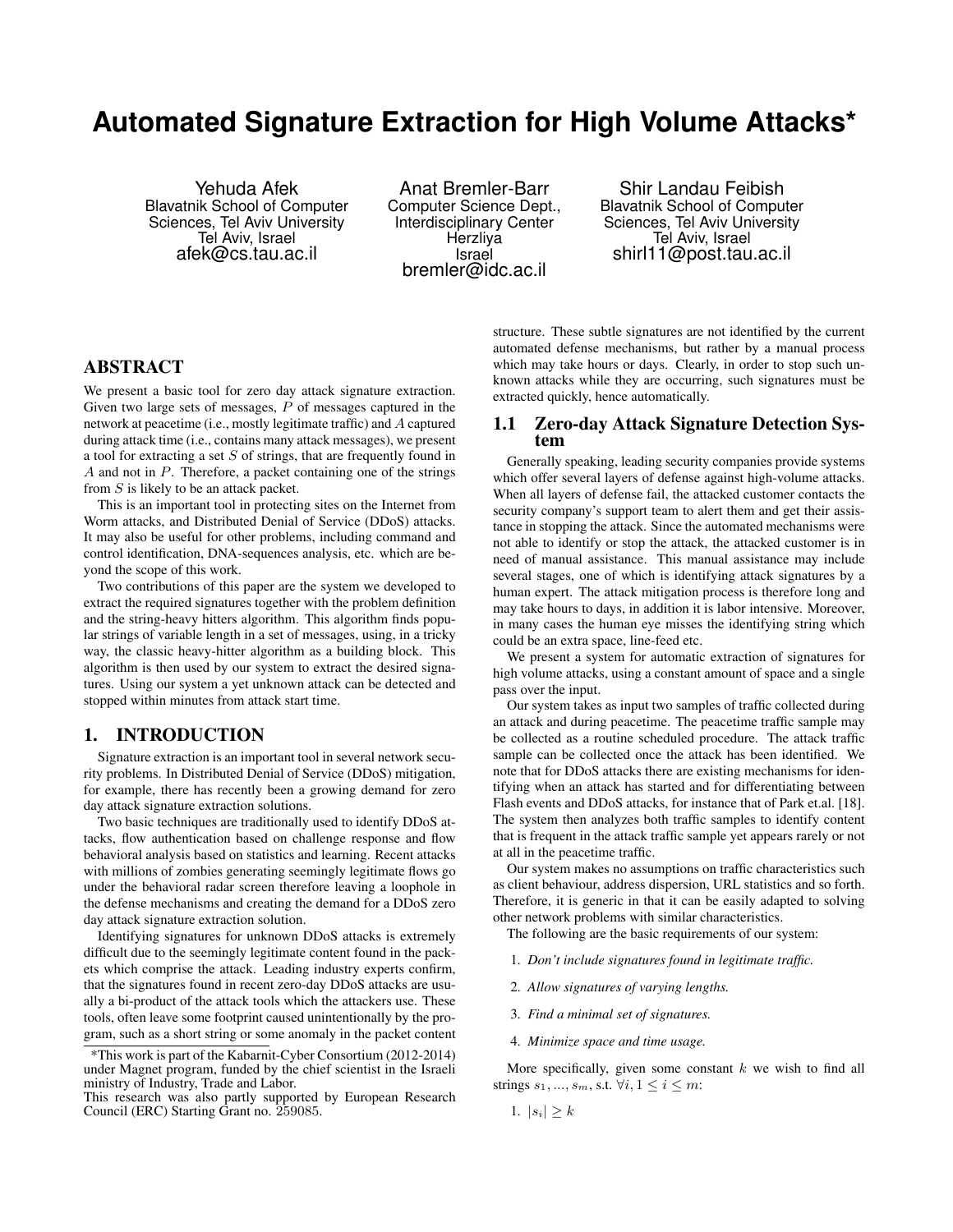- 2.  $s_i$  appears frequently enough in the attack traffic.
- 3. Either one of the following holds:
	- (a) The frequency of  $s_i$  in peacetime is very low.
	- (b) The frequency of  $s_i$  in peacetime is moderate, yet in the attack traffic its frequency is significantly higher.
- 4. In order to have a minimal set, no string  $s_i$  is contained in another string  $s_i$ .

These requirements are formally explained in Section 5.2.

In Section 6, we test our system on real life traffic logs of attacks and peacetime that from real attacks that have occurred recently.We show that our solution has good performance in real life, with a recall rate average of 99.95% and an average precision rate of 98%.

Additionally, our system makes use of an algorithm we have devised for finding heavy hitters in textual data which is described in Section 4 and is of independent interest.

## 2. BACKGROUND: HEAVY HITTERS

Our work deals with a variant of the heavy hitters problem which we call the *string heavy hitters*, which we will soon define.

The problem of finding the heavy hitters or frequent items in a stream of data is defined as follows: given a sequence of  $N$  values  $\alpha = \langle \alpha_1, \dots, \alpha_N \rangle$ , using a constant amount of space, find  $n_v$ values, each having a frequency (the number of times it appears in  $\alpha$ ) which is greater than  $\theta N$ . Many solutions have been proposed for the classical heavy hitters problem, for example, the solutions suggested in [14, 1, 4, 6, 12]. A description of a few counter-based algorithms as well as other significant results regarding the heavy hitters problem can be found in [2]. For our evaluation, we chose to implement the algorithm of Metwally et. al. [13], since it is simple yet it provides quite accurate counter estimations for values seen early in the stream [2]. The pseudo code of the algorithm in [13] is shown in Procedure *Metwally et.al. Heavy Hitters*.

```
Data: \langle \alpha_1, \dots, \alpha_N \rangle, constant n_v \ll NResult: n_v heavy hitters
initialization;
// Maintain n_v heavy hitter candidates.
Frequent[1...n_v] = {item = NULL and count = 0};main;
for i = 1 \rightarrow N do
   // If in Frequent, increment count.
   if \exists j s.t. Frequent[j].item == \alpha_i then
      Frequent[j].count + +;else
       // Look for item with smallest
            count, and replace it.
       find j s.t. \forall hFrequent[j].count \leq Frequent[h].count;Frequent[j].item := \alpha_i;Frequent[j].count + +;end
end
return Items;
```
The error rate  $\epsilon$  of this algorithm is  $\epsilon = \frac{N}{n_v}$  [13], meaning that each counter in the output of the algorithm is at most  $\epsilon$  higher than the actual number of times that the value appeared in the stream. The algorithm performs in  $O(N)$  time, it makes only a single pass over the input, and requires constant space.

Heavy hitters algorithms are usually performed on numeric data, whereas here the focus is on textual values. The *String Heavy Hitters* problem is defined as follows: given a sequence  $S = \langle S_1, \dots, S_N \rangle$  of N strings and a constant k, using a constant amount of space, find  $n_v$  substrings of length at least k, each having a frequency<sup>1</sup> which is over some threshold  $\theta N$ , and no output string is contained in another output string.

Notice that although the Hierarchical Heavy Hitters algorithms (see for example [3]), may seem suited for textual data, they work well on data which forms a well defined hierarchical structure such as a sequence of IP addresses. Since our algorithm searches for recurring strings in the traffic, and the context of the strings is not relevant for our purposes, identical strings need to be grouped together regardless of what comes before them or after them in the content. Another related problem is that of compressed sensing. Many interesting works have been done in this field such as [5, 17, 19]. It has yet to be seen if the solutions presented for the compressed sensing problem can be adapted to outperform the above heavy hitters algorithms for the frequent items problem.

#### 3. RELATED WORK

In the past, automated signature extraction has been mostly used as a tool for identifying computer malware such as worms and viruses. As such, most algorithms presented for this problem generally consist of two stages:

- *1*) Identifying suspicious traffic which contains malware with high probability. This is done using methods such as honeypots [10], behavioural traffic analysis [20], etc.
- *2*) Generating signatures for the suspicious content.

Therefore, the signature generation process of the previous works [8, 10, 9, 20, 7] done on malware identification, was based on the use of traffic that is known to be malicious. In our work we deal with the scenario in which the suspicious traffic can not be detected apriori, but rather, the suspicious traffic contains some unique prevalent content which needs to be identified. Meaning, attack-time traffic is analyzed, parts of it may be malicious and others may be legitimate. Therefore it is crucial to identify which prevalent content is found only in malicious content and create signatures for that content alone. Furthermore, our methods allow us to identify not only seemingly legitimate malicious content, but it can in fact, be legitimate in other traffic. For example, in HTTP level attacks, an attacker can make use of a legitimate yet not commonly used HTTP header field. Use of a this field can, in this case, be an identifier of malicious traffic, yet in a different case be completely legitimate.

In addition, most of the previous works were done for signatures of a fixed length [8, 20, 7]. Finding varying-length signatures poses inherent difficulties. We note two works which have been done which generate varying length strings. The first is Honeycomb [10] which was presented by Kreibich and Crawcroft. There, signatures are created for suspicious traffic using pattern matching techniques. Specifically using searches for longest common substrings within packet payloads, using suffix trees. While this method allows creating varying-length signatures, and the suffix tree can be created in linear time using Ukkonen's online suffix tree construction algorithm [22], the space complexity of the suffix tree is at least linear

<sup>&</sup>lt;sup>1</sup>Frequency of a substring  $s$  can be defined as the total number of times s appears in  $S$ , or as the number of strings in  $S$  in which s appears. For our purposes we will be using the latter.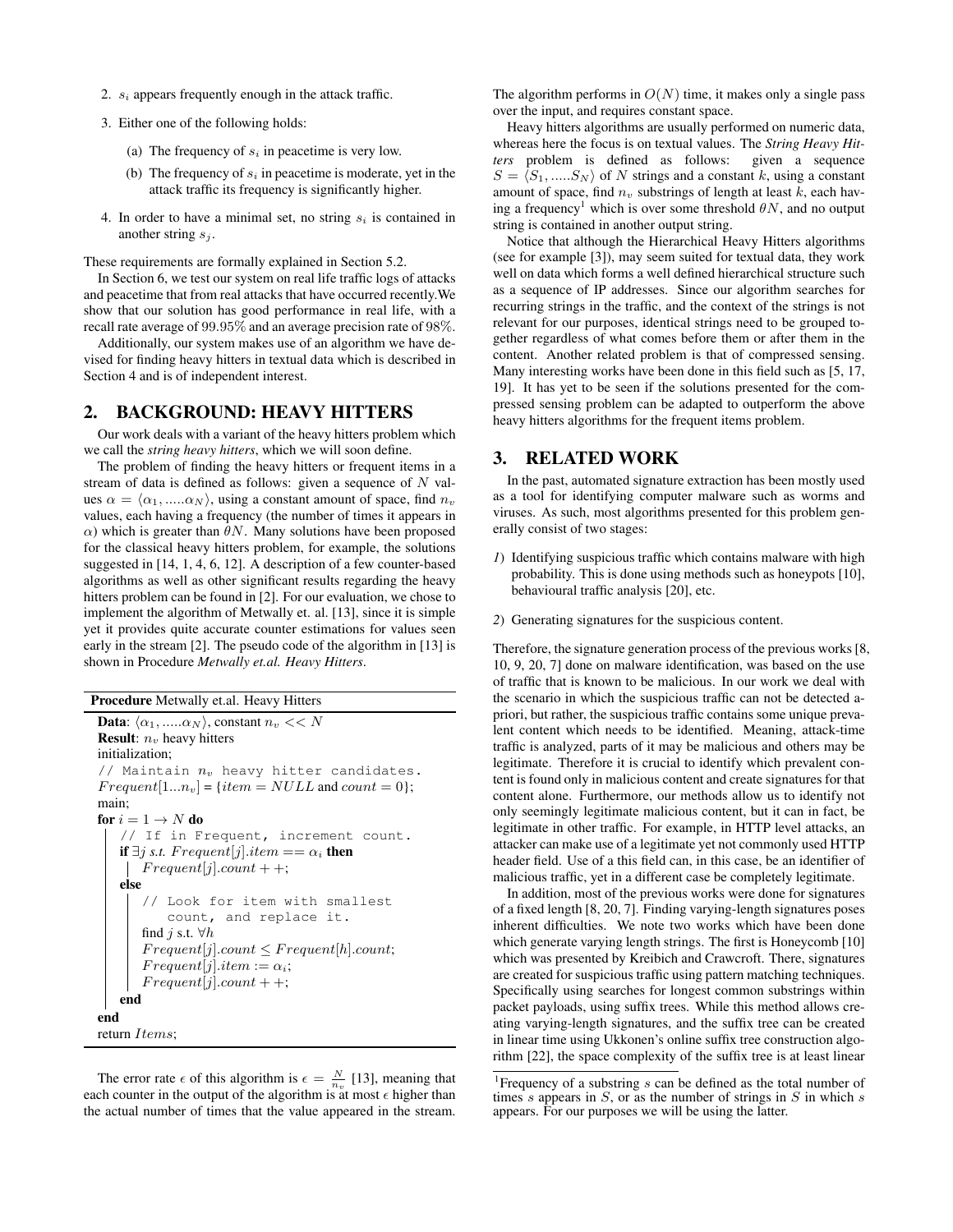in the size of the input, and therefore not scalable when dealing with large amounts of data.This is perhaps the most substantial difference from our solution which uses a constant amount of space while still maintaining a time complexity which is linear in the size of the input.

Another work in which varying-length signatures are generated, is Autograph [9], presented by Kim et. al. To generate varying length signatures, the payload of suspicious traffic is divided into variable-length content blocks based on the Content based Payload Partitioning method first presented in [15]. Content blocks are chosen as signatures based on their prevalence in the traffic flows. While the signatures produced are indeed of varying length, the Content based Payload Partitioning performed is done using a predetermined *breakmark* which is used to partition the payload into blocks whose size is no more and no less than some predefined values. Additionally, the average block size is also predetermined. Evaluation done in [9], shows that a larger minimum content block, such as 32 or 64 bytes is needed to avoid a high false positive rate. Signature structure is therefore based on predefined parameters which determine the breakmark and the signature length. The system presented in our work allows shorter signatures to be generated, and more importantly, does not use a predefined breakmark for content partition so that signatures can vary significantly from one another.

An interesting variation of the above problem is that of signature extraction solutions with the ability to support morphisms in malware. This problem was addressed in various works [21, 11, 16, 9], where different algorithms for automatic signature generation for polymorphic worms are presented. We are currently in the process of expanding our solution so that it may deal with such variations as well.

Another related problem is that of traffic behavioral analysis. Many different solutions for this problem have been proposed using techniques from the fields of machine learning, streaming algorithms, pattern matching and others. While the solution we propose may have interesting applications for this problem as well, we do not treat them in this work.

# 4. STRING HEAVY HITTERS

The String Heavy Hitters problem for packets is to find strings that are heavy hitters in a given sequence of packets<sup>2</sup>. Solutions which perform an exact count of the strings would use at least a linear amount of space [2], therefore a more efficient solution must be found.

This problem is closely related to the heavy hitters problem, defined in section 2. However, in order to find heavy hitters in textual data, we first need to define the input strings to the heavy hitters algorithm.

Define a  $k$ -gram to be a string of chars of length exactly  $k$ . Our approach is to start with all  $k$ -grams ( $k = 8$  in our case), and then we need to resolve the following problems:

1. *The substring pollution problem:* If a string  $s, |s| > k$  appears many times in the input text, then all the  $k$ -grams which are substrings of s show up as heavy hitters and are output by the heavy hitters algorithm. We name this problem the *substring pollution* problem. The following is an example of the problem: suppose the signature is *abcabc* and  $k = 4$ , than all the 4-grams which make up the signature, i.e., abca, bcab and cabc will be heavy hitters and will therefore *pollute*

the data structure. We deal with this problem by combining k-grams that have repeatedly appeared in sequence. Therefore, allowing the use of varying length grams, as described in section 4.1.

2. *The frequency estimation problem:* Another problem which arises when creating values from textual data is that heavy hitters may be substrings of one another. This can occur, for example, if both the strings ABCDEF and BCDE recur frequently in *separate* locations in the text. The counter of BCDE provided by the algorithm would not reflect the times that BCDE appeared as part of ABCDEF. In order to provide a better estimation of the frequency of each string, the algorithm must be modified to support this. We treat this issue using an additional procedure, which we describe in section 4.1.3.

#### 4.1 The Double Heavy Hitters Algorithm

We propose the Double Heavy Hitters algorithm. The purpose of this algorithm is to identify frequent substrings of varying length in the given packets.

#### *4.1.1 Overview*

The *Double Heavy Hitters algorithm*, denoted DHH, makes use of two independent heavy hitters components,  $HH_1$  and  $HH_2$ , as follows:

- 1.  $HH_1$  finds  $k$ -grams that appear frequently, i.e., that are heavy hitters.
- 2.  $HH_2$  finds varying length strings that occur frequently in the input (which are combinations of the strings found in step 1).

The input to the DHH algorithm is a sequence of  $n_p$  packets, a constant  $k$  which will determine the size of the  $k$ -grams used and a constant  $r$  which is a ratio that we will soon explain. Conceptually, the process works as follows: the algorithm traverses the packets one by one. For each index in the packet, a  $k\text{-}gram$  is formed by taking the  $k$  characters starting from that index. These  $k$ -grams are given as an input to  $HH_1$ . To form the varying length strings which are the input to  $HH_2$ , while  $HH_1$  processes the k-grams, the algorithm seeks to find the longest run of consecutive  $k$ -grams such that: *I*) they are all already in  $HH_1$  (i.e., at this stage they are heavy hitters), *2*) they have similar counters. The objective is that combining two k-grams should occur only if they should be part of the same signature. Without this ratio, if some  $k$ -gram appears very frequently, but the character that usually follows this  $k$ -gram is inconsistent, then the preferred signature should not combine this k-gram with the one that follows it. Specifically, counters of two consecutive  $k$ -grams maintain a ratio of  $r$ . In our experiments we tested  $r$  from 0 to 1. Since for our purposes a longer signature was preferable we use a ratio of 0.1 in our testing. Testing with a ratio of 0.5 or higher produced significantly shorter signatures. An example of this process can be seen in Figure 1. Once the entire input has been traversed, the algorithm outputs the items found in  $HH_2$ .

This process of creating a string from consecutive  $k$ -grams, is a key factor in substantially reducing the substring pollution in the output. For each such consecutive sequence, the process creates a single input to  $HH_2$ , which is a varying length sequence of values, that has been naturally filtered by a preceding heavy hitters procedure,  $HH_1$ .

*4.1.2 The detailed Double Heavy Hitters Algorithm*

<sup>&</sup>lt;sup>2</sup>The problem can be generalized as follows: given a sequence of strings, we wish to find which substrings appear most frequently in the strings.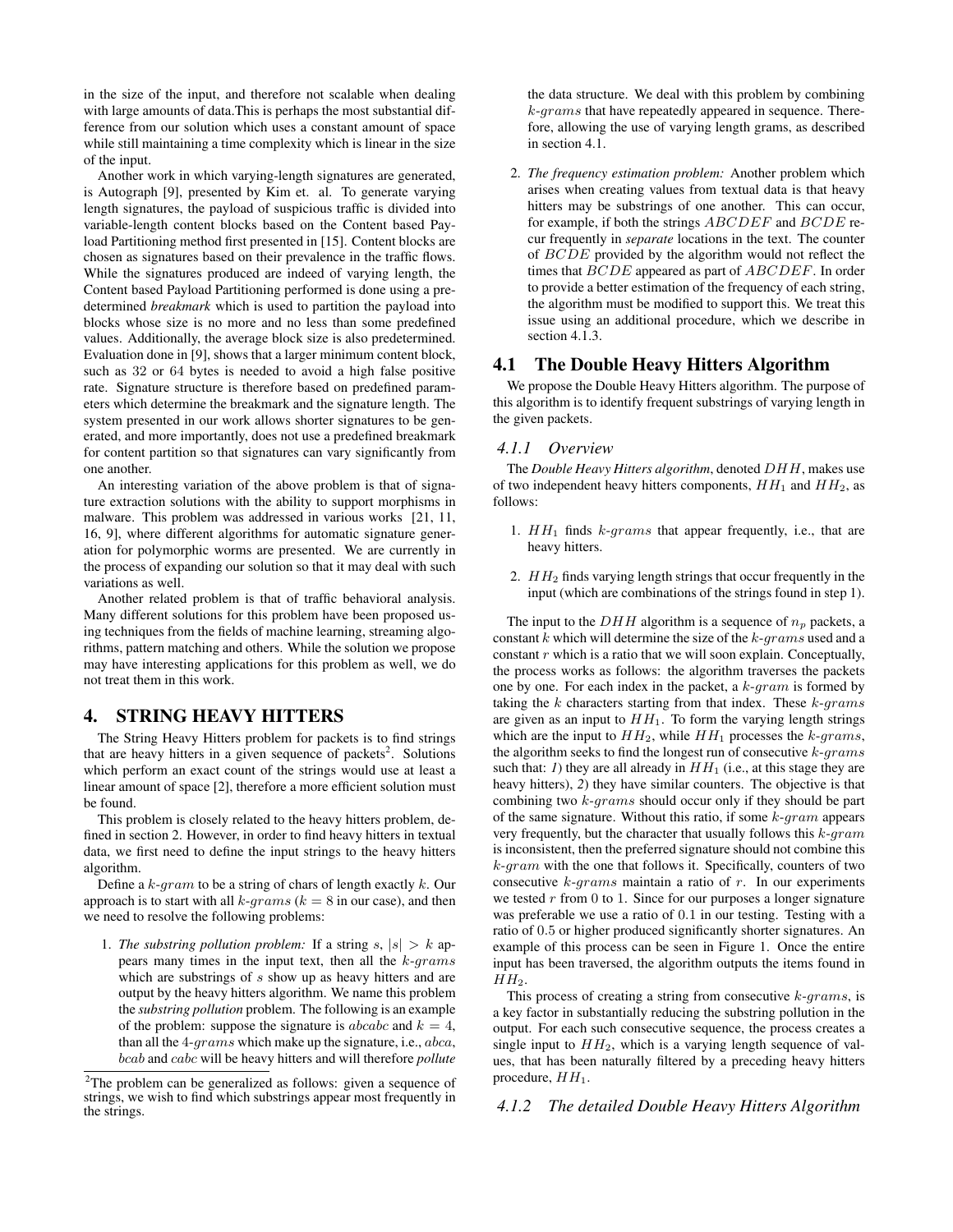

Figure 1: An example of the process of creating varying length strings from consecutive *k*-grams.

The pseudo code of the DHH algorithm is found in Procedure DoubleHeavyHitters, and makes use of the support functions  $Init(n_v)$  and  $Update(\alpha)$  (See Appendix A) which are derived from the algorithm in [13], and the sub-procedure *InputToHH2*. The output of the  $DoubleHeavyHitters$  procedure is the list of heavy hitter values found in  $HH_2$  at the end of the procedure.

The input provided to the algorithm is a sequence of  $n_p$  packets, and constant integers:  $k$  and  $r$  as explained above, and  $n_{HH_1}$  and  $n_{HH_2}$  which indicate the number of items  $HH_1$  and  $HH_2$  will be configured to hold respectively.

The algorithm works as follows: the packets are traversed one by one. For each index in the packet, a  $k$ -gram is formed by taking the  $k$  characters starting from that index. The  $k$ -gram is given as an input to  $HH_1$ , which in return provides the  $k\text{-}gram$ 's counter in  $HH_1$  (a return value of zero indicates that this is a new  $k\text{-}gram$ ).

In order to account for varying length strings, while performing the above traversal, an additional string  $s_{temp}$  is maintained. For any location in the packet,  $s_{temp}$  is the last longest heavy hitter string found until that location.  $s_{temp}$  is maintained in the following manner: At the beginning of each packet, the string  $s_{temp}$  is empty. For each  $k$ -gram that is inserted to  $HH_1$ , we check its returned value:

- 1. If  $s_{temp}$  is empty and the returned value is greater than zero,  $s_{temp}$  is set to be this k-gram.
- 2. Otherwise, if  $s_{temp}$  is not empty, one of the following two occur:
	- (a) If the returned value is equal to zero,  $s_{temp}$  which is the longest "heavy" string we found until here, is given as an input to  $HH_2$ , and  $s_{temp}$  is reset to empty.
	- (b) Otherwise, the returned value is greater than zero. In this case, this value is compared with the counter value of the previous  $k$ -gram. If the ratio between the two values is over some predefined ratio  $r$ ,  $s_{temp}$  is concatenated with the last character in the current  $k$ -gram.

The algorithm then proceeds to treat the next index. When all of the packets have been traversed, the algorithm outputs the output of  $HH_2$ .

We note, that the algorithm also maintains a set of all the treated strings in each packet so that each string is counted only once. This allows us to find strings that appeared frequently in different packets rather than strings that have a high overall frequency.

#### *4.1.3 Improving the frequency estimation*

Due to the frequency estimation problem, as explained in Section 4, it is possible that a string  $t$  in  $HH_2$  may contain a substring

#### Procedure DoubleHeavyHitters

```
Data: sequence of n_p packets, constants k, n_{HH_1}, n_{HH_2}, and
      ratio r
Result: the n_{v_2} candidates for being the heavy hitters
initialization;
s_{temp} = empty;temp\_counter = 0;HH_1.Init(n_{HH_1});HH_2.Init(n_{HH_2});main;
for i = 1 \rightarrow n_p do
   Denote \alpha_1, ..., \alpha_h the bytes of packet p_i for
   j = 1 \rightarrow h - k + 1 do
        counter = HH_1.Update(\alpha_i...\alpha_{i+k-1});if counter > 0 then
            if string == empty then
                s_{temp} = (\alpha_i...\alpha_{i+k-1});temp\_counter = counter;else
                if counter/temp\_counter > r then
                    s_{temp} = s_{temp} || \alpha_{i+k-1};temp\_counter = counter;else
                    Procedure InputToHH2;end
            end
        else
            Procedure InputToHH2;end
   end
end
for i = 1 \rightarrow n_{HH_2} do
   for j = 1 \rightarrow n_{HH_2} do
       if i! = j and item[i].ID is a substring of item[j].ID
       then
            item[i].count+=item[j].count;end
   end
end
```

|  | <b>Procedure InputToHH2</b> |
|--|-----------------------------|
|--|-----------------------------|

```
temp\_counter = 0;if s_{temp}! = empty then
   HH_2.Update(s_{temp});s_{temp} = empty;end
```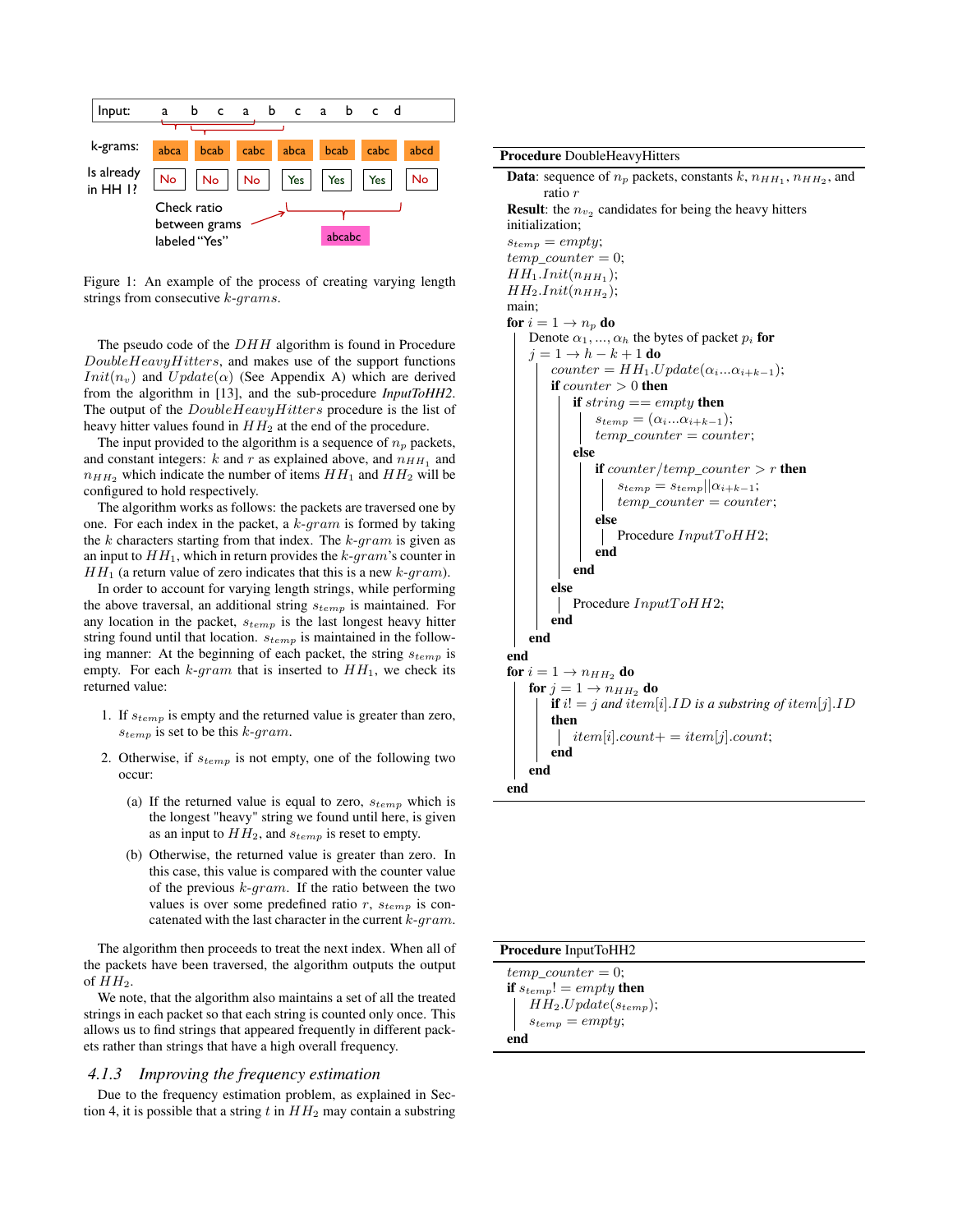$t'$  which is also a string in  $HH_2$ . However, when processing t in  $HH_2$ , the counter of  $t^{\prime}$  is not incremented. The goal of our algorithm is to provide an estimate of the actual number of times that a string was encountered. In order to achieve a better estimation, we perform an additional procedure on the strings found in  $HH_2$ at the end of the above algorithm, to find which items in  $HH_2$  are substrings of other items in  $HH_2$ . The counter of the contained item is incremented by all of the counters of the items that contain it. In this manner, our final counters provide a better estimation of the number of packets in which each string was encountered.

#### 4.2 Error Rate Analysis

The heavy-hitters algorithm that we use is an approximation algorithm, and therefore the  $DHH$  algorithm is also an approximation. As can be seen in the below analysis, the error rate of our algorithm is only a factor of 3 higher than that of the heavy-hitters algorithm that we use as a building block. In fact, as can be seen in the experimental results in Section 6, the error rate of our algorithm is significantly smaller in practice.

THEOREM 1. *Bounds of the Double Heavy Hitters Algorithm: The final counters provided by the algorithm may incur an error of at most*  $3 \frac{n_k}{n_{HH}}$  where  $n_{HH} = min\{n_{HH_1}, n_{HH_2}\}$  and  $n_k$  denotes *the total number of* k*-*grams *processed by the algorithm.*

PROOF. In order to analyze the error rate of our algorithm, we must first analyze the error rate of each of its components. As described in Section 2, the error rate of each of the  $HH$  items is  $\epsilon = \frac{N}{n_{HH}}$ , where  $n_{HH}$  is the number of items maintained by the  $HH$ , and  $N$  is the number of values in the input. We have defined the number of items maintained by  $HH_1$  and  $HH_2$  to be  $n_{HH_1}$ and  $n_{HH_2}$  respectively. Given an input sequence of packets, the size of the input is calculated as follows:

- 1. For  $HH_1$ : Define the total number of  $k$ -grams in all the packets in the sequence to be  $n_k$  which is the bound on the size of the input to  $HH_1$ .
- 2. For  $HH_2$ : The input to  $HH_2$  is made up of the strings which are a sequence of consecutive k-grams. Denote  $n_c$  the number of such strings.  $n_c$  is maximized when the inputs to  $HH_2$ are all a single  $k\text{-}gram$ . To understand how these strings can be formed lets look at the example in Fig. 2. Suppose the  $k$ -gram abcd is a heavy hitter. In order for the string beginning with this occurrence of abcd to be made up of a single  $k$ -gram, the following character  $e$  must be of a high variability in this context throughout the input. Otherwise, the k-gram bcde would also be a heavy hitter, and therefore abcd would be merged with bcde, meaning the string would be longer than a single k-qram. One can see that this would be true for all the following  $k$ -grams which contain the character e, and therefore they too can not be heavy hitters. The closest following k-gram that can be a valid candidate for being a heavy hitter is the  $k\text{-}gram$  following the character  $e$ . It follows that  $n_c \leq \frac{n_k}{k+1}$ .

It follows from the above calculation that the error rate of  $HH_1$ is  $\frac{n_k}{n_H H_1}$ , and the error rate of  $HH_2$  is  $\frac{n_c}{n_H H_2} \leq \frac{n_k}{n_H H_2(k+1)}$ .

In order to complete the analysis, it remains to account for occurrences of strings that are not produced as part of the input to  $HH_2$ . Generally, a string s is produced as an input to  $HH_2$ , if the  $k$ -grams that comprise it are already found in  $HH_1$ . Lets take a look at the sequence of  $k$ -grams processed by  $HH_1$ . For some index j, the  $j^{th}$  k-gram will be found in  $HH_1$  only if its frequency



Figure 2: Non-consecutive heavy hitters

is over  $\frac{j}{n_{HH_1}}$ . Since this must be true for all k-grams that comprise s, it follows that there can be at most  $\frac{n_k}{n_{HH_1}}$  appearances of S that are not produced as part of in the input to  $HH_2$ .

It follows that the overall error rate of our algorithm is  $2\frac{n_k}{n_{HH_1}} +$  $\frac{n_k}{n_H n_2(k+1)}$ . Taking  $n_{HH} = min\{n_{HH_1}, n_{HH_2}\}$ , we get that the error rate of the algorithm is bound by  $3 \frac{n_k}{n_{HH}}$ .

 $\Box$ 

# 5. THE ZERO-DAY HIGH-VOLUME ATTACK DETECTION SYSTEM

The main purpose of our system is to efficiently extract a minimal set of signatures that distinguish malicious packets from good legitimate packets. Therefore, a major factor in producing signatures which achieve both a low false negative rate (i.e., a high detection rate) and a low false positive rate (i.e., a low rate of legitimate traffic that is wrongly identified as malicious), is the algorithm's ability to identify strings which appear very frequently in malicious traffic and which are hardly found in legitimate traffic.

## 5.1 System Overview

Given a sample of peacetime traffic and a sample of the attack traffic, the following three stages are performed:

- 1. Analyzing peacetime traffic
- 2. Analyzing attack traffic: the attack traffic is analyzed to identify strings that are very frequent in the attack traffic yet seldom or not found at all during peacetime.
- 3. Filtering the signature candidates: the strings found in the above step are filtered according to predefined frequency and containment requirements as will be explained in the following sections.

Note that for DDoS mitigation for example, the traffic that will be analyzed by our system can either be captured in the DDoS mitigation apparatus or in the cloud by sampling the traffic from several collectors. The signatures produced by our algorithm can be used by the anti-DDoS devices and firewalls to stop the attack. Using our algorithm, mitigation can be achieved in minutes, allowing proper defense against such attacks. Also, since DDoS attacks are usually high-volume attacks, a sample of the traffic is sufficient.

### 5.2 System Requirements

The system generates a *white-list* and a *maybe-white-list* using the following thresholds:

- 1.  $Attack-high: a string s can only be an attack signature if its$ frequency in the attack traffic is greater than attack-high.
- 2.  $P eace-high:$  a string  $s$  with a peacetime frequency over peace-high can't be a signature for the malicious traffic, and will enter the *white-list*.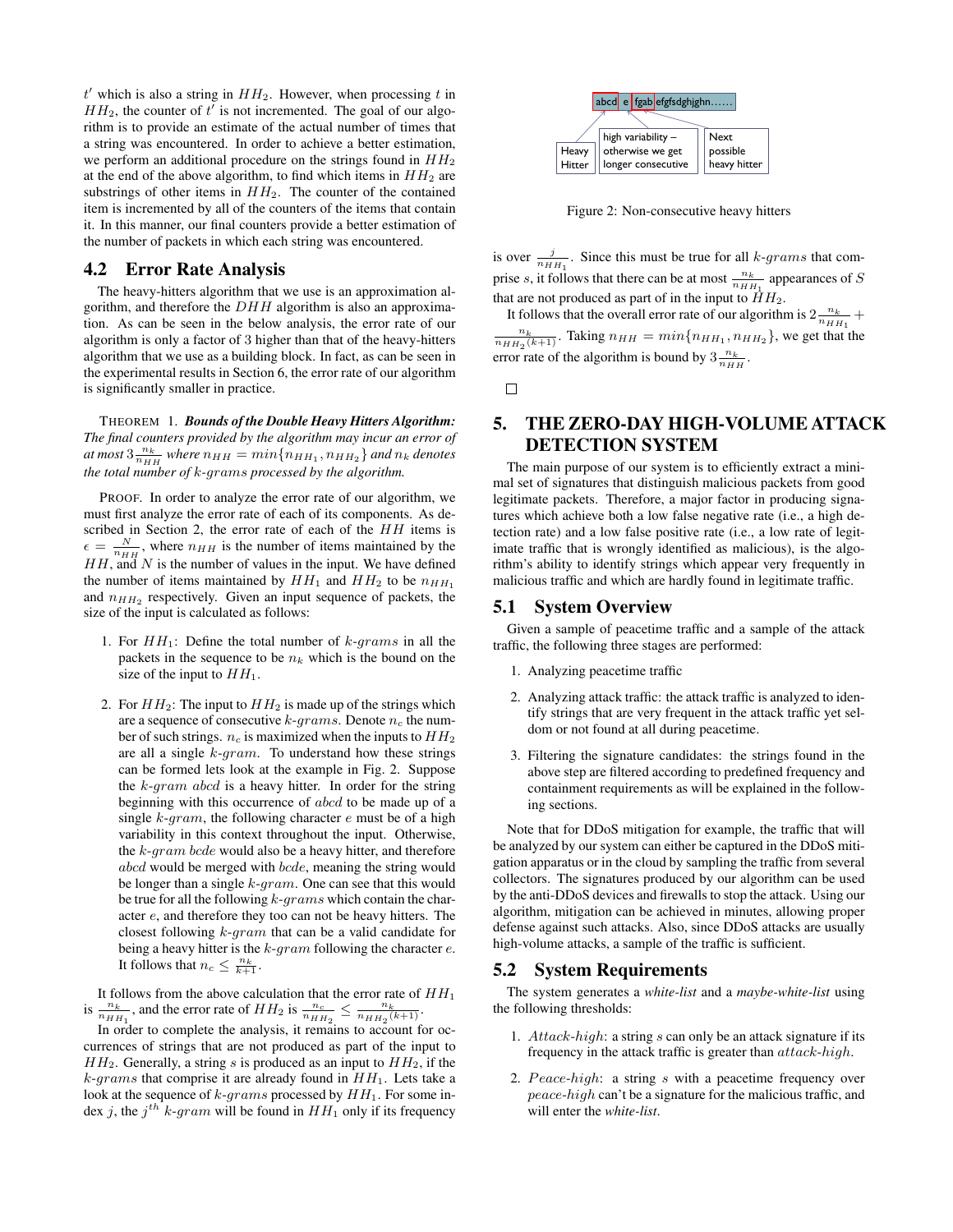- 3. Peace-low: a peacetime frequency below  $peace-low$  is deemed irrelevant for the attack signature selection process, and the string will be placed in the *not-white-list*.
- 4. Delta: a string s with a peacetime frequency between peacelow and peace-high can be considered as a possible signature for the malicious traffic only if its frequency in the attack traffic is at least delta higher than its peacetime frequency, in this case it will enter the *maybe-white-list*.

Given a sequence of packets  $P$  of traffic captured during peace time and a sequence of packets A of traffic captured during an attack, and given the thresholds: peace-high, peace-low, delta and  $attack-high$ , and some constant gram size  $k$  the problem is formally defined as follows: Find all strings  $s_1, ..., s_m$ , s.t.  $\forall i, 1 \leq$  $i \leq m$ :

- 1.  $|s_i| \geq k$
- 2. The frequency of  $s_i$  in the attack traffic is at least  $attack$ high.
- 3. One of the following holds:
	- (a) The frequency of  $s_i$  in peace time is less than  $peace$ low.
	- (b) Both of the following hold: 1) The frequency of  $s_i$  in peace time is between peace-low and peace-high. 2) The difference between the frequencies of  $s_i$  in the attack traffic and in the peacetime traffic is at least  $delta$ .
- 4. To avoid redundancy, no string is contained in another (i.e.,  $\nexists j : s_j \subseteq s_i \text{ or } s_i \subseteq s_j$ ).

# 5.3 System Details

Our zero-day high-volume attack detection system makes use of our  $DHH$  algorithm, to analyze both the peace-time traffic and the attack traffic.

#### *5.3.1 Analyzing peacetime traffic*

Here we run the  $DHH$  on the peacetime traffic and categorize the strings in the output to three lists of strings, white-list, maybewhite-list and not-white-list, as explained above.

Note that to speed up mitigation, the peacetime traffic can be analyzed in advance to produce these lists. Additionally we note, that in some cases it is difficult to get a capture of peacetime traffic in advance since the mitigation device only receives attack time traffic. As can be seen in our evaluation (Section 6), those cases can be handled by other means.

#### *5.3.2 Analyzing attack traffic*

Here we run  $DHH$  on the attack traffic, with the modification that the algorithm omits potential output strings if they are equal to or contained in a string in the white-list, to reduce false-positives. The other way around is allowed (i.e., www.facebook.com may appear frequently in the legitimate traffic, yet the string  $www.facebook.com/BadPerson$  could appear frequently in the malicious traffic). We name this property the *one-way containment* property. Due to this problem, we can not filter out strings which appear frequently in legitimate traffic a-priori, but rather a more intricate solution is needed. Intuitively, the algorithm performs as follows: it receives as an input the sequence of packets captured during an attack, and a list of white-list strings. In order to avoid creating a signature for the attack traffic which appears as a string or a substring of a string in the white-list, the algorithm will only

add a string to the input of  $HH_2$  if it is not contained in a white-list string.

The main difference, therefore, between the  $DHH$  algorithm and the Attack-DHH algorithm, is that the Attack-DHH is provided with the white-list. Therefore,  $HH_2$  is now updated with an  $s_{temp}$  only if  $s_{temp}$  is not found (as a whole white-list string or as part of one) in the white-list (see Fig.3). The only change therefore is in the sub-procedure  $InputToHH2$ . The pseudo-code of the modified sub-procedure can be seen in Procedure Modified- $Input To HH2.$ 

 $temp\_counter = 0;$ if  $s_{temp}! = empty$  then if stemp *is not a string or part of a string in the white-list* then  $H_{12}.Update(s_{temp});$ end  $s_{temp} = empty;$ end

The strings output by the attack traffic analysis will be referred to as the signature candidates. A graphical depiction of the attack traffic analysis process and the filtering process described in the following step can be seen in Fig.3.

#### *5.3.3 Filtering the signature candidates*

Notice that all signature candidates in the output of the attack traffic analysis have a frequency below *peace-high* in the peacetime traffic. The strings in the output of the above step are narrowed down as follows:

- 1. Strings with a frequency in the attack traffic that is below the threshold *attack-high* are discarded
- 2. Check if any of the strings are equal to or contained in a string in the maybe-white-list. For such strings, calculate the difference between the frequency of the string during the attack and the frequency during peacetime of the relevant string in the maybe-white-list. If this difference is greater than the threshold *delta*, the string is kept, otherwise, it is discarded.We note that strings not found in the maybe-whitelist must have a frequency below *peace-low* in the peacetime traffic.
- 3. Once the final signature candidates are acquired by the above process, they are checked for containment. If a signature candidate is contained in another signature candidate, the algorithm will only choose one signature based on user policy (i.e., the longest, the shortest, the one that produces the smaller number of false positives). Furthermore, the algorithm may further reduce the number of signatures by finding which signatures usually appear together in the same packets, therefore removing the redundant signatures. Selecting which signatures to discard can also be done based on user policy as described above.

# 6. EVALUATIONS

In our evaluation, we focus on high volume DDoS attacks, and specifically on unknown application layer attacks in HTTP requests, commonly known as HTTP-GET flooding attacks.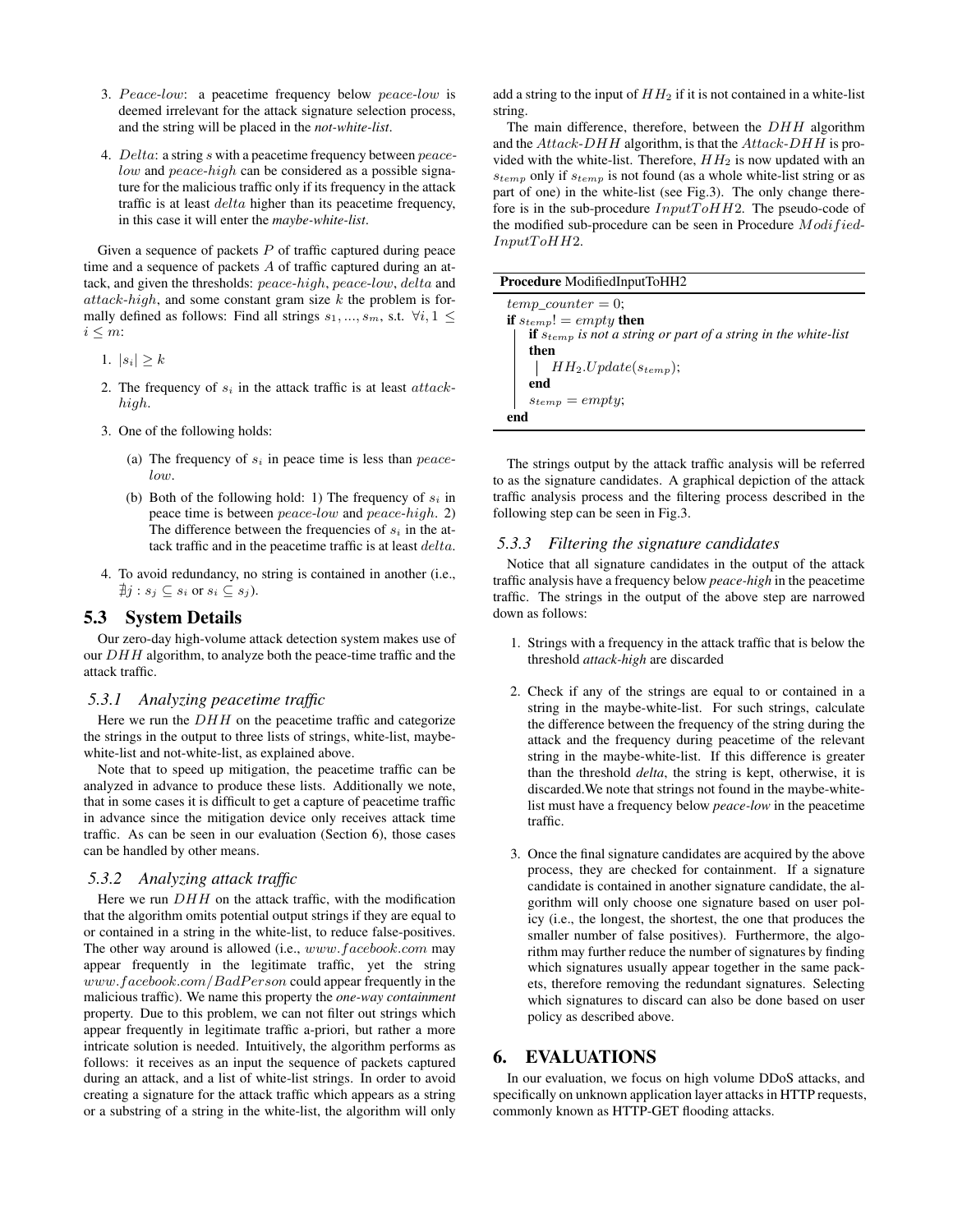

Figure 3: The process of extracting attack content signatures.

# 6.1 Test Setup

In our evaluations we used real captures from a top security company. Each test included a real HTTP-GET flooding attack time capture and a peacetime capture that included either real traffic or synthetically generated traffic. In some cases peacetime traffic was not available, and synthetically generated peace-time was used, such as a result of crawling through the victim site. If no such capture is available, we synthetically generate a peacetime capture by sending requests to the attacked server and capturing the traffic we create (i.e., a synthetic peacetime traffic capture). Our evaluation included 11 different attacks as follows:

- 1. We tested 3 attacks for which both the peace time capture and the attack time capture were recorded on the same server during a time of normal functioning and then later during an actual DDoS attack. We name these tests *real-real*.
- 2. We tested 6 attacks for which the attack time capture was recorded during an actual DDoS attack, and the peace time capture was created after the attack by recording traffic created by crawling the victim's site. We name these tests *realsynthetic*.
- 3. We tested a single attack which included textual log files of the HTTP GET requests during an actual DDoS attack, and a log file of HTTP GET requests which were identified as being legitimate during the time of the attack, which was used as the peace time traffic. We name these tests *log*.
- 4. We tested a single synthetic attack which was made up of peace time traffic which was captured by us and then a synthetic attack was merged into the peacetime traffic. We name these tests *synthetic-synthetic*.

For each of the above tests, the zero-day high-volume attack detection system was used to extract attack signatures. In order to evaluate the system's results, for each of the above scenarios, we preformed three tests:

1. System quality testing: Performed by evaluating both the recall and precision rates of the signatures extracted by the system. Recall and precision, which we will soon define, are standard measures of relevance in fields such as pattern recognition and information retrieval.

- 2. Frequency estimation accuracy test of the  $DHH$  algorithm: Performed by counting the number of packets in the *attack* traffic in which each of the attack signatures appears, and comparing the counters with the counters of the  $DHH$  algorithm.
- 3. Threshold testing: Several threshold value sets were tested.

A summary of the test statistics can be found in Table 1 which is explained in the next section.

# 6.2 System Quality Test Results

A summary of the test statistics is presented in Table 1. All of the attacks analyzed, are attacks that were not detected by any automated defense mechanism, and these attack samples were therefore analyzed manually by a human expert. The columns in the results section of the table are as follows:

- 1. *Manual attack rate estimation*: the estimated percent of the packets in the attack traffic capture, that were identified as attack packets by the manual analysis.
- 2. *System attack rate estimation*: the percent of the packets in the attack traffic capture, that contain one or more of the signatures extracted by the system.
- 3. *Recall rate estimation*: the percent of packets identified as attack packets by the manual analysis which were identified by the signatures extracted by our system. The aim is to have a recall of 100%, since the recall is an indication of how many of the relevant results were identified.
- 4. *Precision rate estimation*: we estimate the precision rate of our system by two methods, for both of which the aim is to have a precision of 100%, as precision is an indication of how many relevant results were returned as opposed to nonrelevant results.:
	- (a) *Peacetime based precision*: the percent of peacetime traffic packets that *were not* identified by the signatures extracted by our system either.
	- (b) *Attack based precision*: the percent of attack traffic packets which were not identified by the manual analysis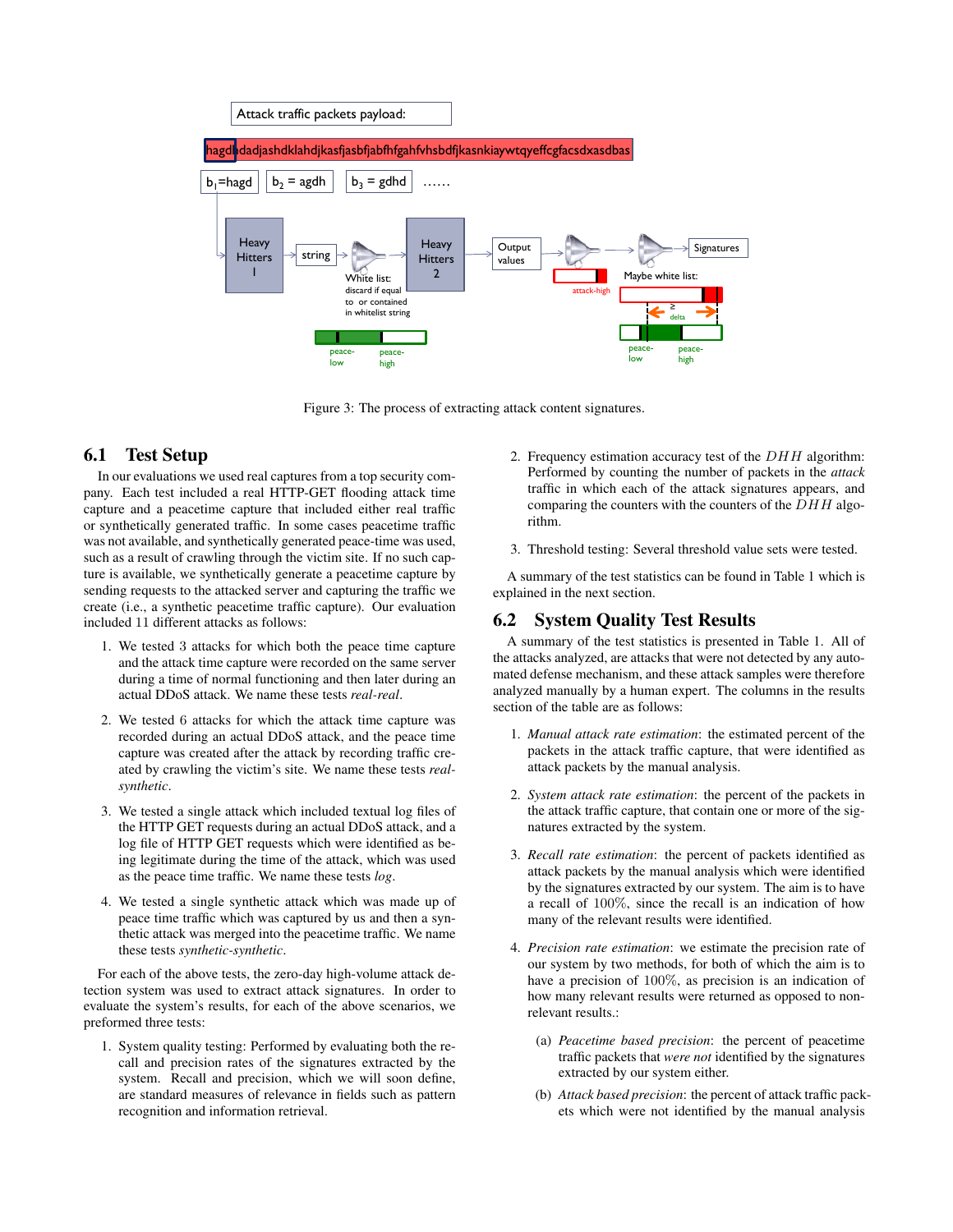that *were not* identified by the signatures extracted by our system either.

We note several comments and conclusions regarding the results: *1*) For each test, the system identified the signatures that were found by the human expert in addition to other signatures which were not identified by the expert.

*2*) For all of the attacks tested, one or more signature was found that creates a false positive of 0%, meaning they do not appear in the peacetime traffic at all. As explained in section 5.3.3, item 3, the final signature candidates may be filtered according to user policy. We chose to select the candidates with the lowest frequency in peacetime traffic, meaning the lowest false-positive rate. The final filtering process of the signature candidates, selected these signatures alone to achieve the results shown in the table. This filtering process was done by searching the peacetime traffic for the final signatures candidates to select those with the lowest false positive rate.

*3*) If both the attack and the peacetime captures are real, the system's attack detection rate is most likely to be very close or equal to the estimated detection rate of the manual analysis. On the other hand, as can be seen in tests 4 and 8 for example, a synthetic peacetime capture may cause a system detection rate which is higher than the manual estimation. The difference between them could indicate the false positive rate caused by the system's signatures.

*4*) All tests were performed with thresholds:  $attack - high =$ 50%, peace  $- high = 3\%$  peace  $- low = 2\%$ , delta = 90%. Except for test 10 which was done with:  $attack - high = 10\%,$  $peace - high = 3\% \ peace - low = 2\%, delta = 90\%.$  The value of  $attack - high$  was selected based on the characteristics of the attacks themselves and can be selected based on, for example performance variations in the attacked site and so forth. The rest of the thresholds were selected based on testing done, which is presented in section 6.4. There it is shown that a  $peace - high$  value of 3 should be selected and determining the other two thresholds follows from setting this value.

Our testing included a preliminary phase for determining the settings and parameters of the DHH algorithm. These include the values of  $k$ ,  $n_{HH_1}$ ,  $n_{HH_2}$ ,  $r$ , attack-high, peace-high, peacelow and delta. The value  $k$  indicates the length of the  $k$ -grams, and  $n_{HH_1}$  and  $n_{HH_2}$  indicate the number of items each of the  $HH$ modules is configured to hold. The value of  $k$  was set to  $8$ , since testing showed that longer signatures are likely to increase the rate of false negatives, and shorter signatures are often not substantial enough therefore increasing the possibility of false positives. The values of  $n_{HH_1}$  and  $n_{HH_2}$  were both set to be 3000. Our tests included values raging from 1000 to 10000, and it was found that 3000 is sufficient. The above values of these parameters were kept unchanged throughout the testing of the detection system. An additional parameter used by the  $DHH$  algorithm is the ratio  $r$  explained in Section 4.1.1. This value was tested within the detection system with values ranging from 0 to 1. It was found that values closer to 1 yielded the extraction of shorter signatures. This value should therefore be chosen based on the desired characteristics of the output. The thresholds which are used to determine the whitelists and the chosen signatures are configurable in the system and we discuss some tested values of these thresholds in Section 6.4.

The space required by our system is constant and dependant on  $n_{HH_1}$  and  $n_{HH_2}$ . The running times of the algorithm were measured for the samples, for which the system performance was tens of Mbps. The code that we used was not optimized for time efficiency therefore a more significant evaluation of the running times was not performed. Analyzing the time complexity of the system, it can be seen that had the code been optimized, the system should exhibit performance similar to that of the classic  $SpaceSavingHeavyHitters$  algorithm [13], which was evaluated in [2].

# 6.3 Frequency estimation

Recall that to test the accuracy of the frequency estimation provided by the algorithm, the estimated frequency of each signature was compared to an actual count of the signature in the attack traffic. Figure 4 shows this comparison for the signatures of a single test. We also note that the average difference exhibited in this test between the estimated frequency and the actual frequency was under 1% over all of the 3000 signature candidates that were produced. This is much better than the analytical error bounds of the algorithm, which is probably due to the fact that the number of strings in the input to  $HH_2$  is significantly smaller than the worstcase bound provided in the analysis in Section 4.2. The results of the comparison in the other tests were similar.



Figure 4: Signature frequency: algorithm estimation vs. the actual frequency

# 6.4 Threshold Testing

Both the false positive and false negative rate achieved by our system are influenced by the values of the thresholds discussed in Section 5.2. As part of our testing, a range of thresholds were tested. While intuitively, it may seem reasonable to take a peace − high threshold that is relatively high (i.e., at least  $50\%$ ), testing showed that this would lead to a very high false positive rate. An example of this can be seen in Fig. 5. This graph shows testing of different peace-high values, on a single set of files. The graph shows the false positive rates caused by the different peace-high values when all other values remain unchanged. The false positive rate shown in the dotted line measures the percent of peacetime packets identified by the generated signatures. The false positive rate shown in the whole line measures the percent of attack traffic packets identified by the generated signatures which are not malicious. As can be seen, a peace-high value of 3 is the highest values that minimizes both false positive rates, therefore this is the value that was chosen for our tests.

#### 6.5 Signature Examples

An interesting aspect of testing real attacks is to see the actual signatures for these attacks. Some examples of signatures include: An extra carriage-return (i.e., newline) somewhere in the packet payload where it was not usually found; Use of upper-case characters in a field which is normally found in legitimate traffic with lower-case characters; Use of an HTTP field that is rarely used; Use of a rare user agent. These signatures are a clear indication of the importance of analyzing the peacetime traffic.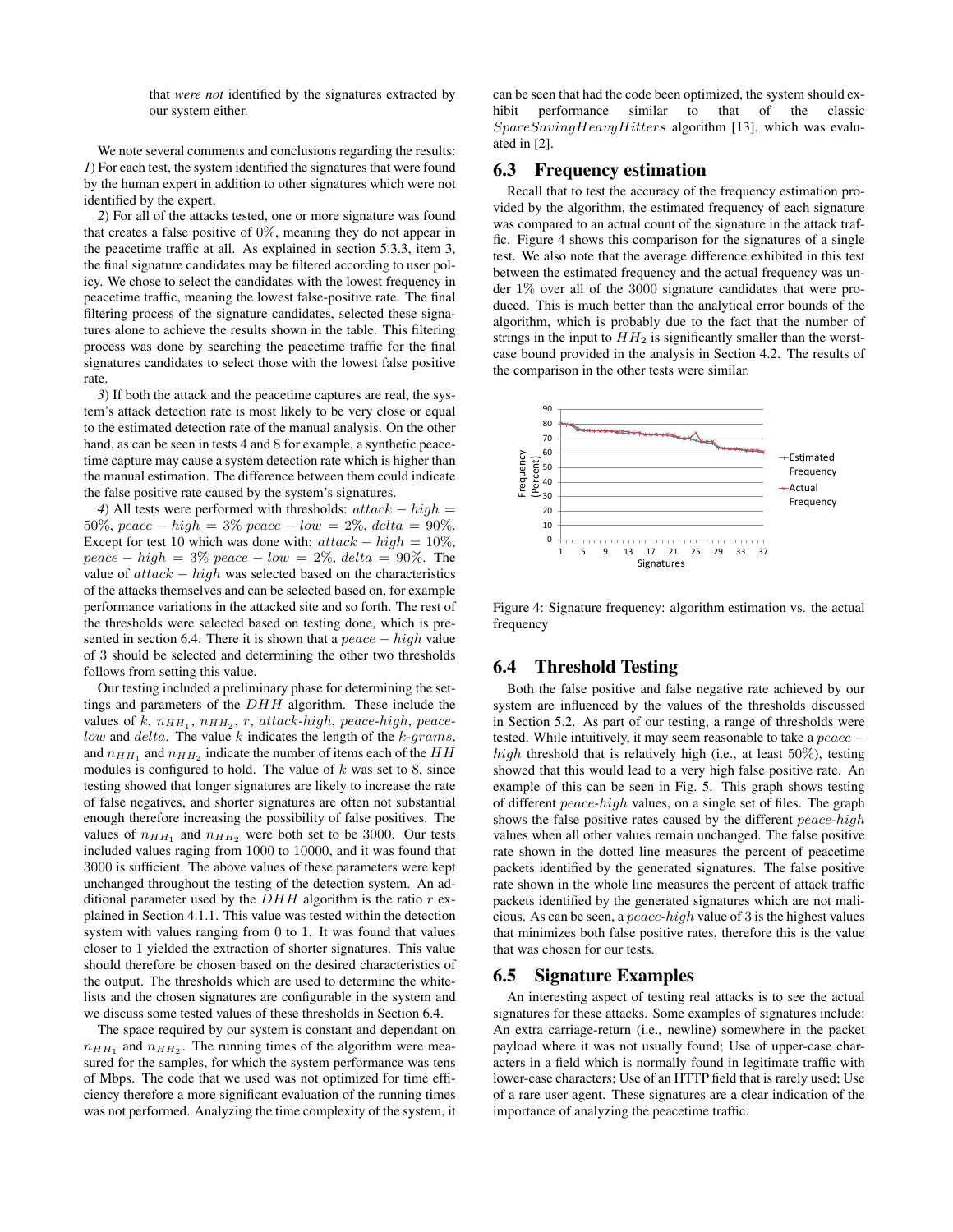|                                |             |          |           |                                                 | <b>Test Statistics</b> |                     |             |            |                      |           |
|--------------------------------|-------------|----------|-----------|-------------------------------------------------|------------------------|---------------------|-------------|------------|----------------------|-----------|
| <b>Test Capture Files Data</b> |             |          |           |                                                 |                        | <b>Test Results</b> |             |            |                      |           |
| Test                           | Target      | Attack   | Test type | of<br>Recall rate<br>Number<br>Manual<br>System |                        |                     |             |            | Precision rate esti- |           |
|                                | Category    | Time     | attack-   | Packets                                         | in                     | attack rate         | attack rate | estimation | mation               |           |
|                                |             |          | peace     | Sample                                          |                        | estimation          | estimation  |            |                      |           |
|                                |             |          |           | Attack                                          | Peace                  |                     |             |            | Peacetime            | Attack    |
|                                |             |          |           | time                                            | time                   |                     |             |            | based                | based     |
|                                | Telephony   | Nov 2011 | Real-Real | 407                                             | 2347                   | 59%                 | 59%         | 100%       | 100%                 | 100%      |
| 2                              | eGaming     | Jul 2012 | Real-Real | 157560                                          | 2468                   | 98%                 | 98%         | 99.8%      | $100\%$              | 100%      |
| 3                              | eGaming     | May 2012 | Real-Real | 191192                                          | 47168                  | 75%                 | 75%         | 99.8%      | 100%                 | 100%      |
| $\overline{4}$                 | National    | Jan 2012 | Real-Syn. | 7050                                            | 369                    | 78%                 | 99%         | $100\%$    | 100%                 | 79%       |
|                                | bank        |          |           |                                                 |                        |                     |             |            |                      |           |
| 5                              | <b>News</b> | Mar 2012 | Real-Syn. | 47569                                           | 216                    | 99.9%               | 100%        | 100%       | 100%                 | 99.9%     |
| 6                              | eCommerece  | Jan 2013 | Real-Syn. | 35014                                           | 253                    | NA                  | 98%         | <b>NA</b>  | 100%                 | <b>NA</b> |
| 7                              | Mobile      | May 2013 | Real-Syn. | 608                                             | 497                    | 93%                 | 94%         | $100\%$    | 100%                 | 99%       |
| 8                              | Government  | Mar 2012 | Real-Syn. | 6875                                            | 318                    | 69.5%               | $90\%$      | $100\%$    | 100%                 | 79.5%     |
| 9                              | Government  | Mar 2012 | Real-Syn. | 5867                                            | 77                     | <b>NA</b>           | 92%         | <b>NA</b>  | 100%                 | <b>NA</b> |
| 10                             | <b>News</b> | May 2013 | Log       | 34721                                           | 70322                  | 47%                 | 47%         | 100%       | 100%                 | 100%      |
| 11                             | Synthetic   | NA       | Syn-Syn   | 57112                                           | 9016                   | 84%                 | 84%         | $100\%$    | 100%                 | 100%      |

Table 1: Summary of the statistics of the tests performed. Note that the captures are *samples* of the traffic.



Figure 5: Comparing peace-high values.

# 7. CONCLUSIONS AND FUTURE WORK

We presented a system for zero-day attacks signature extraction. Our system made use of the  $DHH$  algorithm which we devised to solve the string heavy hitters problem. Testing our system on captures of real life attacks have shown that the signatures extracted by our algorithm detect high volume attacks with very high recall and precision rates.

This research opens many further directions which we would like to explore. Our main future goal is to expand the variability of the signatures that we are able to extract, to include, for example, signatures which include regular expressions, or signatures that contain "Don't-Care"s, and mismatches. We feel that this expansion of the problem may yield a result which is both of theoretical interest and will be of great use to the networking community.

Additionally, we would like to improve the robustness of our algorithm by identifying a generic white-list which would extenuate the need for acquiring peacetime traffic. We are also performing tests and adaptations for other attacks and anomalies that could be identified by this mechanism, for example, we are using our algorithm for identifying new malicious command and control servers.

Finally, as part of our ongoing work, we are developing a mechanism for identifying which of the signatures usually appear together in the same packets. In many cases, the system produces numerous signatures, which we would like to further reduce. To minimize the amount of signatures used, we are currently developing an additional process which finds the frequent sets of signatures that are often grouped together in the same packets. This information can allow us to group together signatures using relations of OR and AND. Signatures which frequently appear together in the same packets can be grouped using the AND relation to give a stronger indication of an existing malicious content, and therefore further reduce the false positive rates of the system. On the other hand, if signatures rarely appear together in the same packets, they can be grouped together with an OR relation to minimize the false negative rate of the system.

# 8. ACKNOWLEDGMENTS

We thank Matan Atad, Sharon Shitrit and Ziv Gadot from Radware Ltd. for helpful discussions.

### 9. REFERENCES

- [1] N. Alon, Y. Matias, and M. Szegedy. The space complexity of approximating the frequency moments. *J. Comput. Syst. Sci.*, 58(1):137–147, 1999.
- [2] G. Cormode and M. Hadjieleftheriou. Finding frequent items in data streams. *PVLDB*, 1(2):1530–1541, 2008.
- [3] G. Cormode, F. Korn, S. Muthukrishnan, and D. Srivastava. Finding hierarchical heavy hitters in data streams. In *VLDB*, pages 464–475, 2003.
- [4] G. Cormode and S. Muthukrishnan. An improved data stream summary: The count-min sketch and its applications. In M. Farach-Colton, editor, *LATIN*, volume 2976 of *Lecture Notes in Computer Science*, pages 29–38. Springer, 2004.
- [5] A. C. Gilbert, H. Q. Ngo, E. Porat, A. Rudra, and M. J. Strauss. ;2/;2-foreach sparse recovery with low risk. In F. V. Fomin, R. Freivalds, M. Z. Kwiatkowska, and D. Peleg, editors, *ICALP (1)*, volume 7965 of *Lecture Notes in Computer Science*, pages 461–472. Springer, 2013.